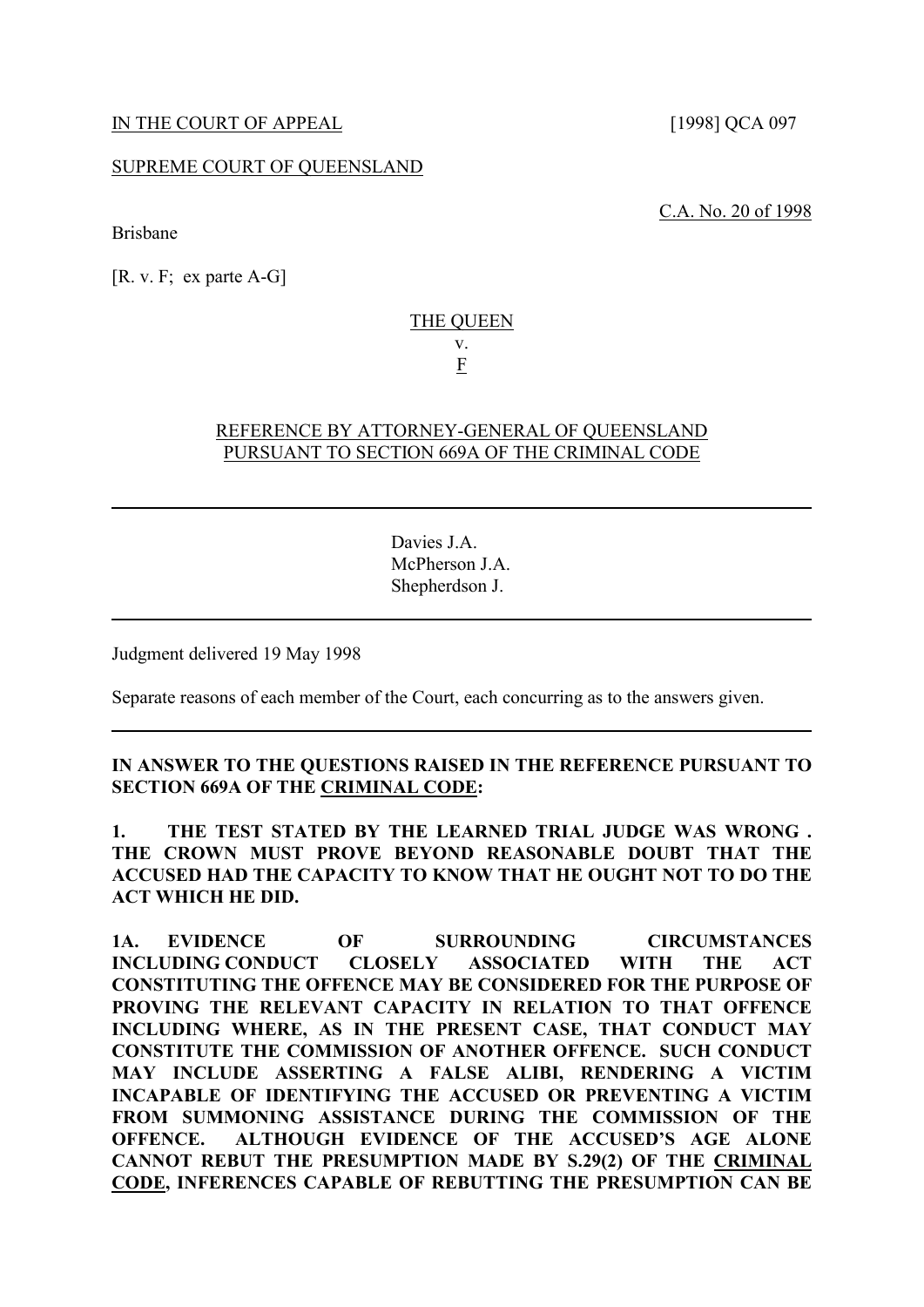**DRAWN FROM THE ACCUSED'S AGE WHEN CONSIDERED TOGETHER WITH EVIDENCE OF THE ACCUSED'S EDUCATION OR OF THE SURROUNDING CIRCUMSTANCES OF THE OFFENCE, OR WITH OBSERVATIONS OF THE ACCUSED'S SPEECH OR DEMEANOR.**

**1B. THERE IS NO NEED TO ANSWER THIS QUESTION BECAUSE IT IS ANSWERED BY THE ANSWER TO QUESTION 1A.**

**2. THE CROWN IS PERMITTED TO NEGATIVE THE PRESUMPTION BY EVIDENCE OF PREVIOUS DEALINGS BY THE ACCUSED WITH POLICE OF THE KIND SOUGHT TO BE PROVED HERE, AND ALSO OF PREVIOUS CONVICTIONS IF PROBATIVE OF CAPACITY, EVEN THOUGH THE EVIDENCE OF THOSE DEALINGS AND CONVICTIONS WOULD NOT ANSWER THE DESCRIPTION OF SIMILAR FACT EVIDENCE OR BE ADMISSIBLE ON SOME OTHER BASIS; BUT IN SOME CASES, WHICH WILL BE RARE, THE COURT MAY EXCLUDE SUCH EVIDENCE BECAUSE ITS PREJUDICIAL EFFECT WILL EXCEED ITS PROBATIVE VALUE.** 

| <b>CATCHWORDS:</b> | CRIMINAL LAW - Reference of points of law by Attorney-<br>General pursuant to s.669A(2) of the Criminal Code - criminal<br>responsibility of a person under the age of 15 years - presumption<br>of doli incapax - test for evidence required to rebut the<br>presumption in s.29(2) - whether the surrounding circumstances of<br>the commission of the offence in question are admissible as<br>evidence of the relevant capacity of the accused to rebut the<br>presumption - whether a child accused's previous convictions and<br>dealings with police are admissible in evidence to rebut the<br>presumption even though those convictions and dealings would not<br>answer the description of similar fact evidence or be admissible on<br>some other basis.<br>B. v. R. (1958) 44 Cr. App. R. 1<br>R. v. M. (1977) 16 S.A.S.R. 589<br>R. v. B. (an infant) [1979] Qd.R. 417<br>R. v. Harris, Kirby and Johnson (unreported, New South Wales<br>Court of Criminal Appeal, 203, 302 and 204 of 1985,<br>judgment delivered 18 July 1986)<br>C. (a minor) v. D.P.P. [1996] 1 A.C. 1<br>R. v. Sheldon [1996] 2 Cr. App. R. 50<br>L. & Ors. v. D.P.P. [1996] 2 Cr.App.R. 501<br>A. v. D.P.P. [1997] 1 Cr.App.R. 27<br>G. v. D.P.P. (unreported, Queen's Bench Division Divisional<br>Court, 14 October 1997) |
|--------------------|-----------------------------------------------------------------------------------------------------------------------------------------------------------------------------------------------------------------------------------------------------------------------------------------------------------------------------------------------------------------------------------------------------------------------------------------------------------------------------------------------------------------------------------------------------------------------------------------------------------------------------------------------------------------------------------------------------------------------------------------------------------------------------------------------------------------------------------------------------------------------------------------------------------------------------------------------------------------------------------------------------------------------------------------------------------------------------------------------------------------------------------------------------------------------------------------------------------------------------------------------------------------------------------------------------------------|
| Counsel:           | Mrs. L. Clare for the Attorney-General<br>Mr. A. Rafter as amicus curiae                                                                                                                                                                                                                                                                                                                                                                                                                                                                                                                                                                                                                                                                                                                                                                                                                                                                                                                                                                                                                                                                                                                                                                                                                                        |
| Solicitors:        | Director of Public Prosecutions (Queensland) for the Attorney-General<br>Legal Aid Queensland as amicus curiae                                                                                                                                                                                                                                                                                                                                                                                                                                                                                                                                                                                                                                                                                                                                                                                                                                                                                                                                                                                                                                                                                                                                                                                                  |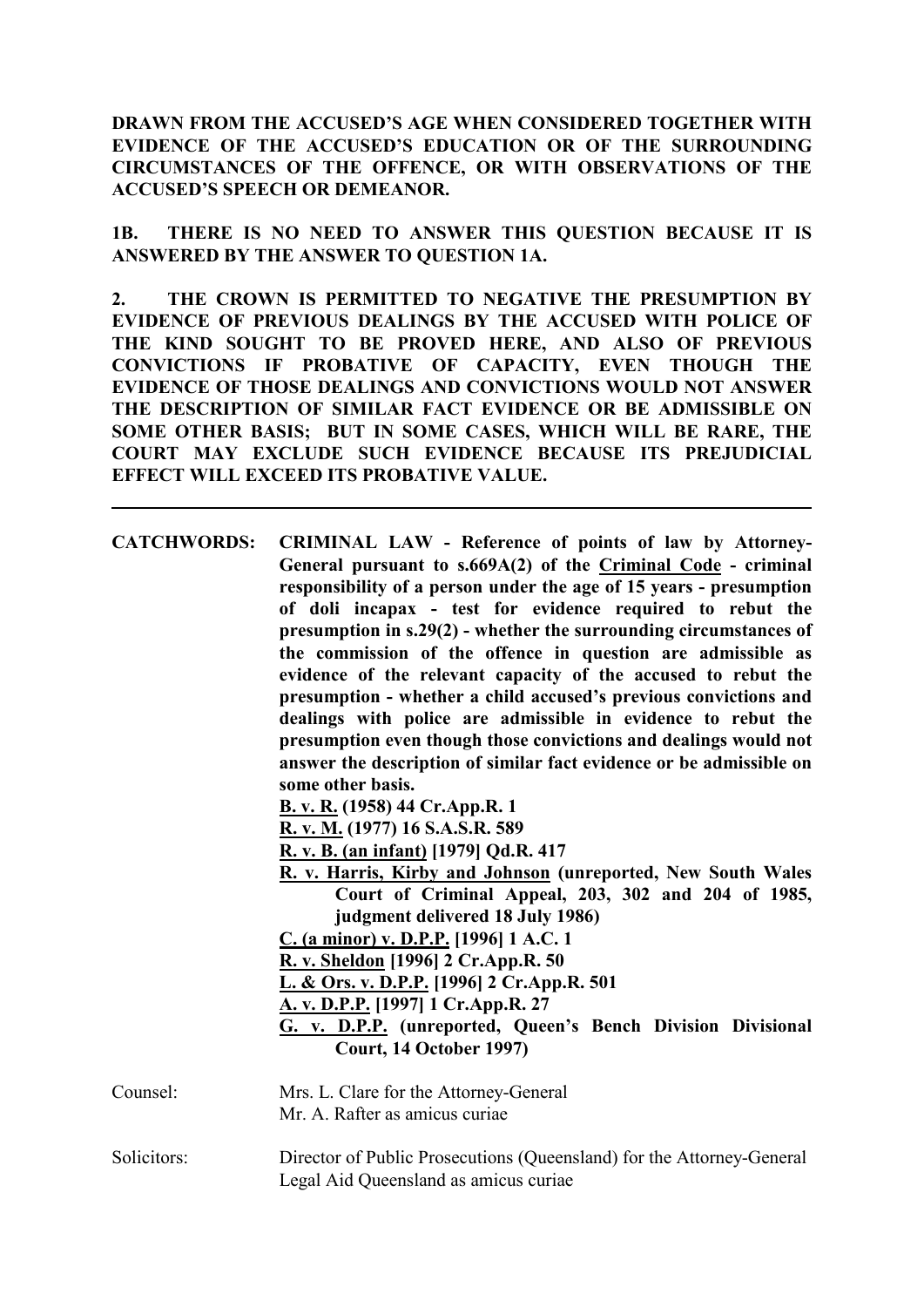Hearing date: 26 March 1998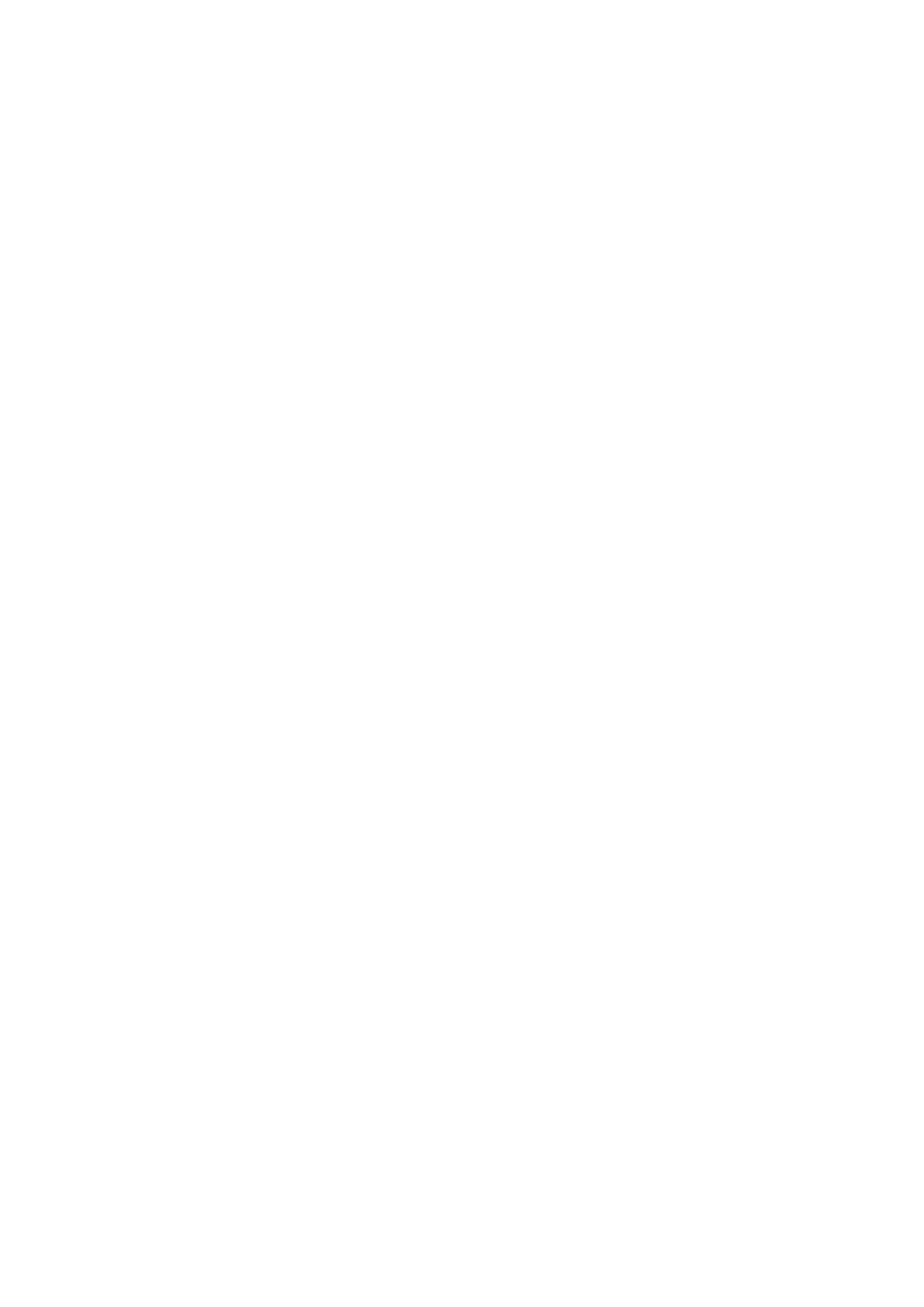# **REASONS FOR JUDGMENT - DAVIES J.A.**

## **Judgment delivered 19 May 1998**

Pursuant to s.669A(2) of the Criminal Code the Attorney-General purported to refer to

this Court as points of law that had arisen at the trial upon indictment of a person in relation

to a charge contained therein, the following questions as amended:

- "1. Is the test of evidence capable of rebutting the presumption expressed in section 29 that stated by Her Honour, namely that the Crown 'must call strong and pregnant evidence that the accused understood that what he did was seriously wrong, not merely naughty or mischievous'?
- 1A. In a case in which the accused denied committing the relevant act, is the Crown required to call evidence by way of admission on the issue of capacity to negative the presumption made by section 29(2) of the Code or can that presumption be rebutted by inferences drawn from the following:
	- (i) the accused's age and education;
	- (ii) false denials of the accused, admitted without objection, which asserted a false alibi; and
	- (iii) the surrounding circumstances of the offence including rendering the complaint incapable of identifying the perpetrator and/or summoning assistance during the commission of the offence?
- 1B. Is evidence of the circumstances surrounding the commission of the offence charged against an accused capable of proving that at the time of doing the act or making the omission charged the person had the capacity to know that the person ought not to do the act or make the omission within the meaning of section 29(2)?
- 2. Is the Crown permitted to negative the presumption by evidence of previous convictions and/or other dealings with police when those other convictions or dealings would not answer the description of 'similar fact' evidence?"

Those questions, if they arose as points of law at the trial of the abovenamed, did so in the following context. On 28 May 1997 F was arraigned on the following charges: assault occasioning bodily harm and breaking and entering with intent to commit that offence both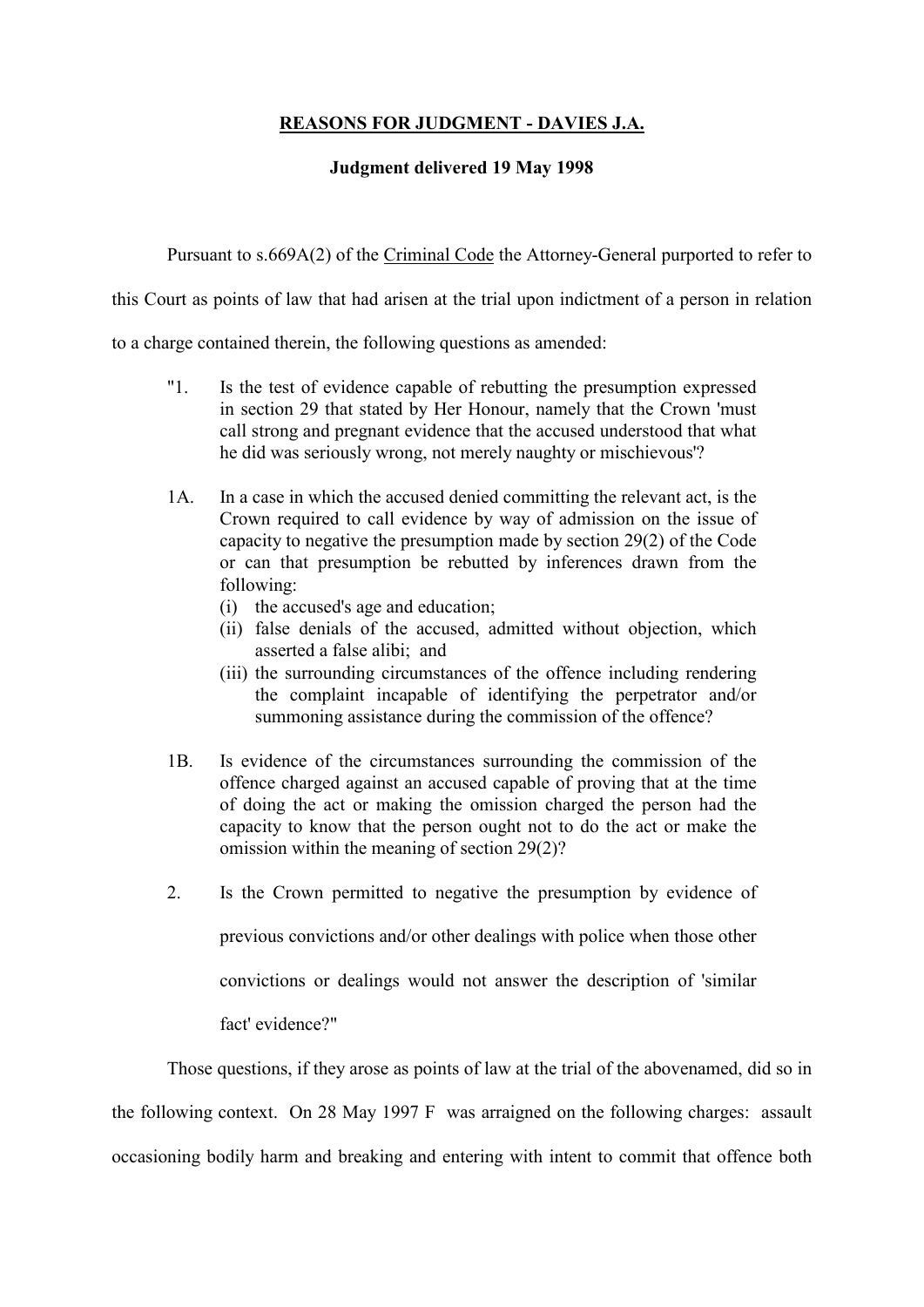on 12 February 1996; and an armed robbery in company with personal violence and deprivation of liberty both on 4 May 1996. To each of those offences he pleaded not guilty and his trial proceeded. Having been born on 21 May 1981, F was 14 years and nine months old on 12 February 1996 and just three weeks short of his fifteenth birthday on 4 May 1996. At the end of the Crown case it was submitted on F's behalf that the prosecution had not proved that at the time of doing the acts constituting the above offences he had the capacity to know that he ought not to do those acts. That submission was based on s.29(2) of the Criminal Code which, at the relevant time, was in the following terms:

"A person under the age of 15 years is not criminally responsible for an act or omission, unless it is proved that at the time of doing the act or making the omission the person had the capacity to know that the person ought not to do the act or make the omission."

The learned trial Judge upheld the submission on F's behalf and refused the prosecutor leave to re-open his case in order to lead further evidence on that topic. The Crown prosecutor then endorsed on the indictment that the Crown would not further proceed with it and the jury were discharged. The questions asked in the reference seek to challenge the legal basis for the learned trial Judge's conclusions that the prosecution had not proved that at any relevant time F had the capacity to know that he ought not to do the act the subject of a charge and that the Crown should not have leave to re-open its case to adduce further evidence.

The evidence adduced at the trial and relied on by the Crown to prove that F had the capacity, at the time of performing the acts the subject of each of the charges, to know that he ought not to do those acts was of three kinds: first, evidence of circumstances surrounding the commission of the offences on 4 May 1996, secondly evidence of a false alibi given by F and thirdly evidence of his educational standard together with the proximity of his age to that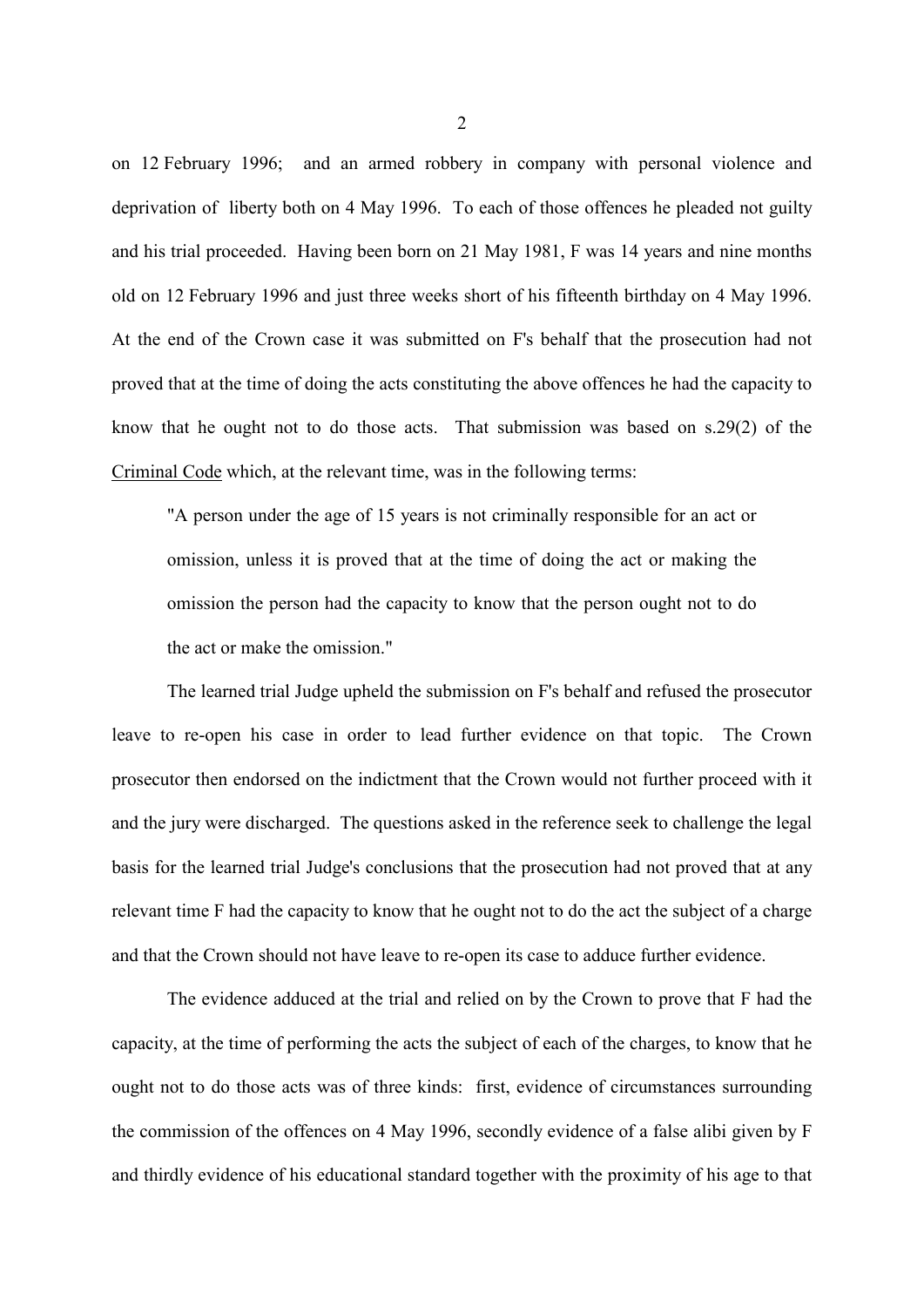of 15 years.

The evidence of events of 4 May 1996 proved that F and another young person entered the victim's house in the early evening whilst he was asleep, woke him, assaulted him, demanded drugs from him, bound and blindfolded him and warned him not to move for five minutes after they left. It was F who blindfolded him and presumably bound him and who probably issued the warning. One of the offenders, it is not clear who, cut the complainant's telephone cord before leaving.

In the course of a video recorded interview with police on 29 May 1996 F said that he was in another suburb with some people whom he named from about three o'clock on the afternoon of 4 May 1996 until well after the time that the offences of that day were committed. He denied being at the victim's house on that night. It may be accepted for the purpose of this reference that his alibi was false.

Finally the prosecution relied below on evidence of F's educational qualifications. He was educated to Grade 9 standard and in addition he had done what he described as some other educational programmes which appear to be trade programmes; instruction in the use of laser machinery and nickelling machinery.

The prosecution did not rely below on the video recording of F's interview with the police in order to show his level of comprehension and maturity and consequently the relevant capacity. Plainly that was evidence upon which the jury could have relied for that purpose.

Before this Court the Attorney accepts that it is not sufficient, in order to refer to this Court for its consideration and opinion a point of law that the evidence to which I have referred was sufficient to be capable of proving that F had the relevant capacity at the relevant time: R. v. Lewis; ex parte Attorney-General [1991] 2 Qd.R. 294 at 299. Implicit in questions 1, 1A and 1B is the submission that her Honour applied wrong principles in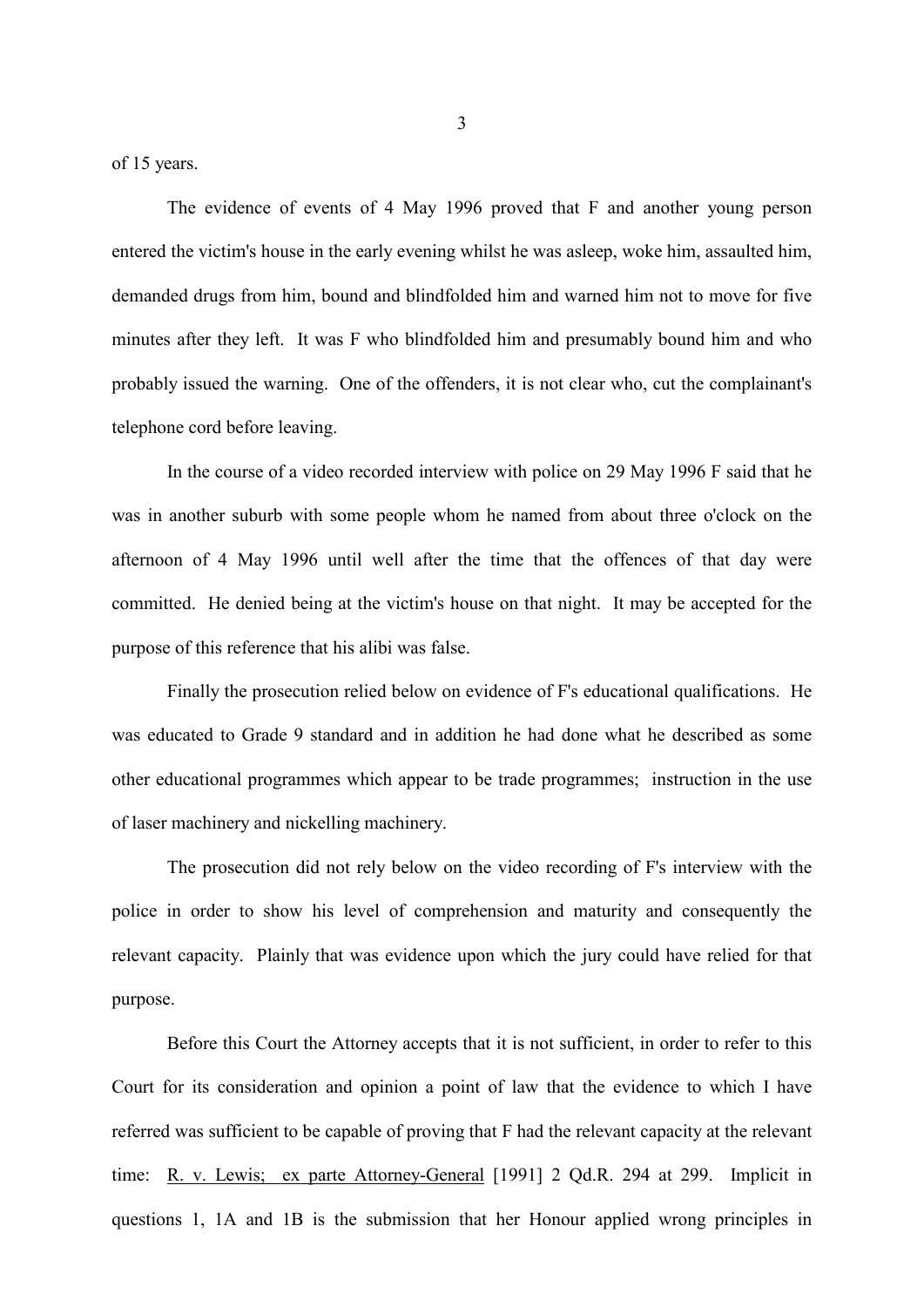concluding, as she did, that the evidence was not capable of proving the relevant capacity. Question 1

As this question indicates, her Honour said that, to rebut the presumption in s.29(2), the Crown must call strong and pregnant evidence that the accused understood that what he did was seriously wrong and not merely naughty or mischievous. In expressing the test in that way her Honour was paraphrasing what Lord Parker L.C.J. said in B. v. R. (1958) 44 Cr.App.R. 1 at 3. However that is not a correct statement of the principle in s.29(2) for at least two reasons. First, the section is concerned with capacity to know rather than, as the common law appears to be, with actual knowledge: R. v. McGrath C.A. No. 252 of 1986, judgment delivered 20 November 1986; R. v. B C.A. No. 369 of 1997, judgment delivered 6 November 1997. Secondly the phrase "strong and pregnant evidence" tends to obscure the fact that what s.29(2) requires, and no more, is that the Crown prove the relevant capacity beyond reasonable doubt. It is unnecessary to consider whether the position is any different in this respect under the common law but I note that, in C. (a minor) v. D.P.P. [1996] 1 A.C. 1 at 38 Lord Lowry thought that the emphatic tone of directions such as this were due to the court's anxiety to prevent merely naughty children from being convicted of crimes and in a sterner age to protect them from the draconian consequences of conviction. This may also explain the phrase "seriously wrong". It is preferable in my view, if the phrase "that the person ought not to do the act" needs to be paraphrased, and I doubt if it does, to use the phrase "that the act was wrong according to the ordinary principles of reasonable man": R. v. M. (1977) 16 S.A.S.R. 589 at 591.

It is true that the passage from Lord Parker's judgment, in which a statement to the above effect appears, was cited with approval by the Court of Criminal Appeal in R. v. B. (an infant) [1979] Qd.R. 417 at 425. But the context in which it was cited was the need for the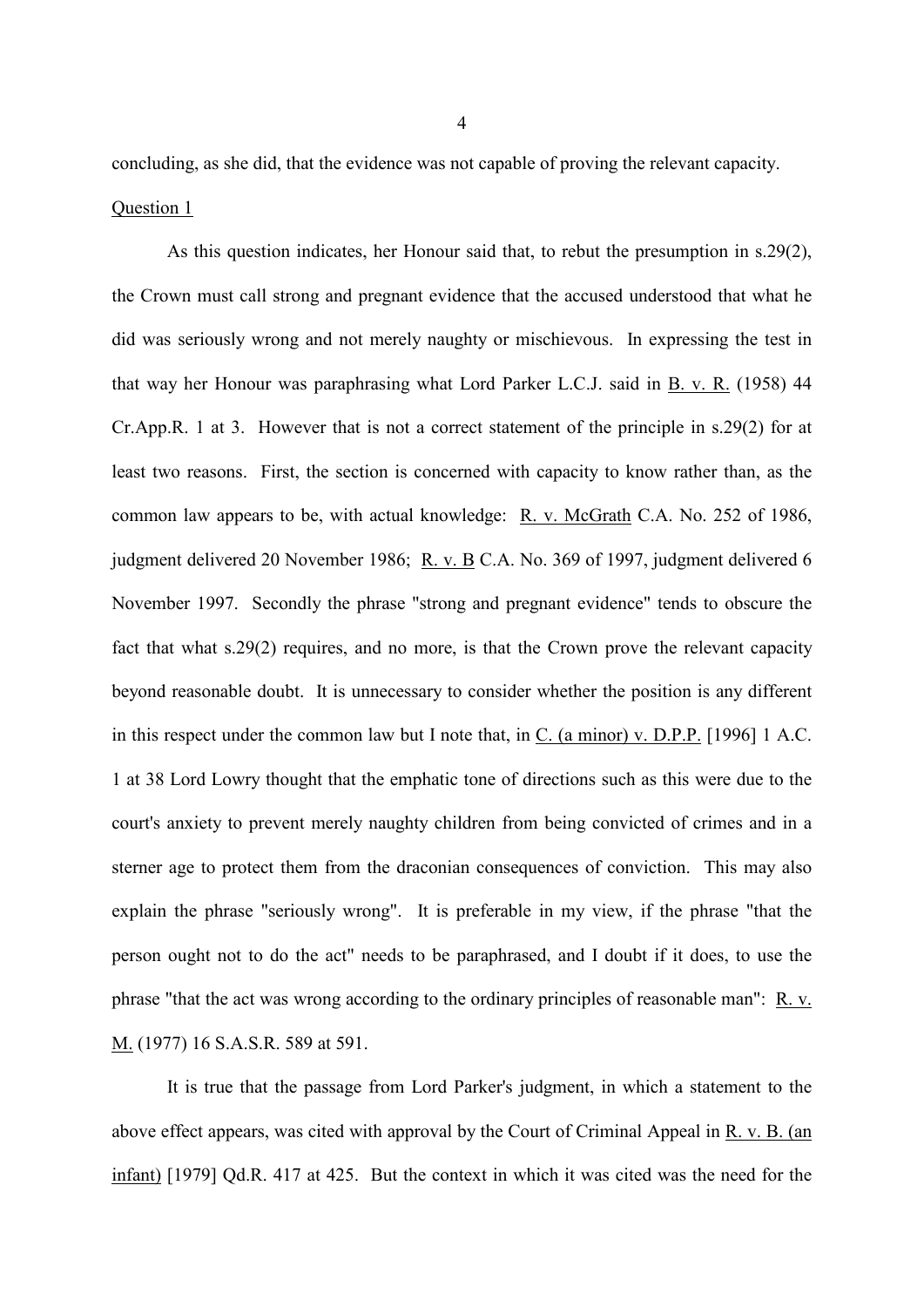calling of proper and admissible evidence on the question and the absence, in that case, of any evidence on it. It is perhaps unfortunate that the passage was cited at all but its citation should not be taken as acceptance of the need for guilty knowledge - the court expressly stated that what was necessary was capacity to know - or for any gloss upon the standard of proof.

In paraphrasing the test stated by Lord Parker her Honour therefore erred in each of the two respects mentioned, in both of which the burden upon the Crown was stated too highly. And her Honour, in concluding that "it cannot be said in this case that there is strong and pregnant evidence that the accused understood what he did" applied that erroneous test to reach the conclusion which she did.

It follows that I would express my opinion on this point of law by saying that the test stated by her Honour was wrong and that the Crown must prove beyond reasonable doubt that the accused had the capacity to know that he ought not to do the act which he did.

#### Questions 1A and 1B

The amended version of point 1B is somewhat repetitive of point 1A. They can conveniently be considered together.

Although the learned trial Judge referred to the fact that the accused was, as she put it "towards the outer end to which the section applies", by which she meant close to 15 years of age, and to the accused's "false denials of his involvement", she went on to say that the Crown had not called any evidence to specifically deal with the issue of s.29(2). Her Honour made this last statement after referring to a statement by Lord Lowry in C. v. D.P.P. supra, to the effect that there must be clear positive evidence not consisting merely in the evidence of the acts amounting to the offence itself. It seems that this led her Honour to exclude consideration of the surrounding circumstances of the offences and even of the false denials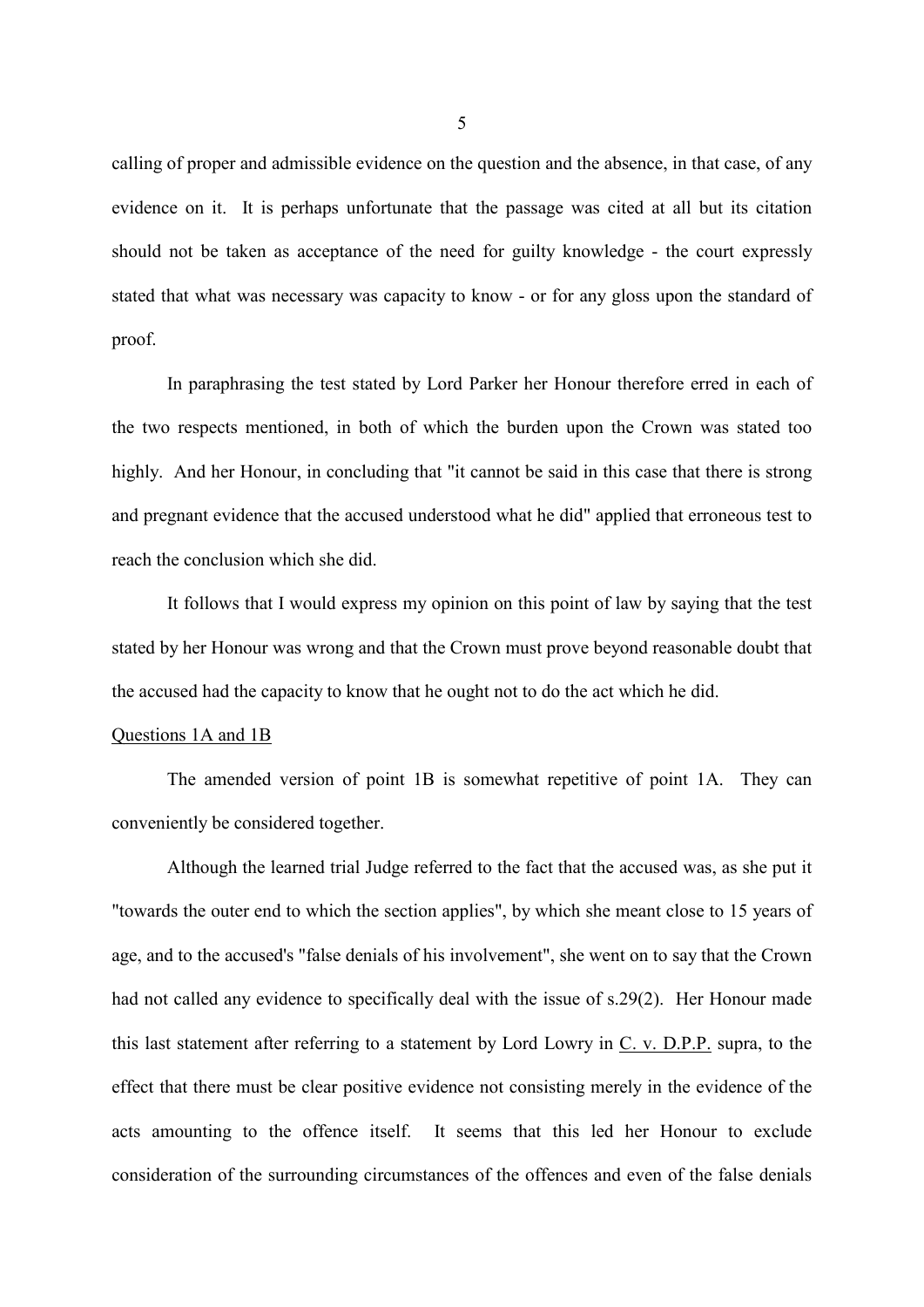to which she referred. Having so ruled, her Honour reconsidered the matter the following morning in the course of which she referred to L. & Ors. v. D.P.P. [1996] 2 Cr.App.R. 501 and A. v. D.P.P. [1997] 1 Cr.App.R. 27 in which, as her Honour put it, "there was no direct evidence as to the accused's state of mind" but said that she had some difficulty in reconciling those decisions with C. v. D.P.P. Consequently she said that she was not finally persuaded that she should alter the ruling that she had made the previous day. Her Honour's difficulty in reconciling L. & Ors. v. D.P.P. and A. v. D.P.P. with C. v. D.P.P. supports the view which I have taken of her Honour's earlier reasoning; that she thought it necessary that there be direct rather than circumstantial evidence of the accused's capacity to know that he should not do the acts which constituted the offences. That is also plainly the view which the Attorney took of her Honour's reasoning and explains the way in which the points of law are stated in paragraphs 1A and 1B.

Her Honour's difficulty in reconciling L. & Ors. v. D.P.P. and A. v. D.P.P. with C. v. D.P.P. appears to result from a misunderstanding of the effect of Lord Lowry's statement, which her Honour quoted, that, for the presumption to be rebutted, there must be positive evidence not consisting merely in the evidence of the acts amounting to the offence itself.

What his Lordship was saying, as applied to this case, was that, viewing each offence in isolation, the mere act of committing it was not evidence capable of proving the relevant capacity though, as his Lordship also said, the older the accused is and the more obviously wrong the act, the easier it will generally be to prove the relevant capacity. But his Lordship was distinguishing between proof merely of the doing of the act charged, on the one hand, and the surrounding circumstances of the commission of that act on the other. The surrounding circumstances were, he said, of course relevant to that issue; and he said that what the accused said or did before or after the act may go to prove that capacity. So in R. v.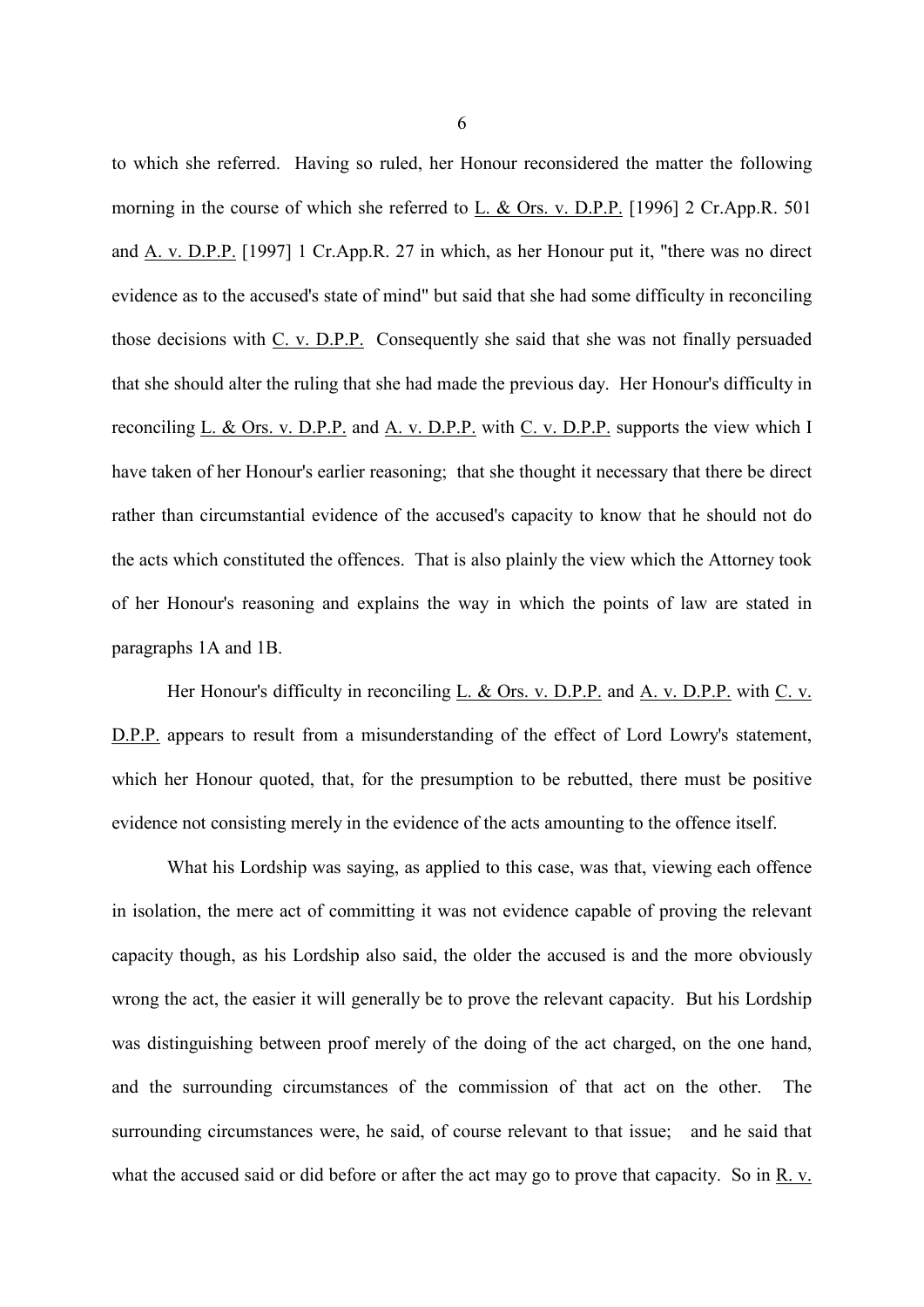Sheldon [1996] 2 Cr.App.R. 50, a case of attempted murder, the court took into account on this issue the fact that the accused led his victim to a deserted place before assaulting her and that he later lied about seeing an assailant. And, in the present case, though proof that the accused tied his victim up after committing the armed robbery in company with personal violence would not go to prove the relevant capacity in relation to the offence of deprivation of liberty, it would go to proof of capacity in relation to the armed robbery for it would tend to show, together with the warning given to the victim against moving until after the offenders had left and the severing of the telephone cord, a capacity to know that it was necessary to effect a safe escape before the alarm was raised or the police were contacted. And the warning, together with the severing of the telephone cord, were relevant to the accused's capacity in respect of all of the offences committed on that evening.

In L. & Ors. v. D.P.P. Otten L.J. at 504-5 expressed the view that Lord Lowry in C. v. D.P.P. was not laying down the principle that the prosecution was required to adduce evidence of knowledge (or, in the present case, capacity) independent of the facts of the events and from an independent source such as a teacher or psychiatrist. Similarly in A. v. D.P.P. Lord Justice Pill at 33-4 emphasized that Lord Lowry was speaking of the "mere commission" of the act but that that does not prevent consideration, for the purpose of determining knowledge, of the circumstances in which the act was committed including consideration of conduct closely associated with the act.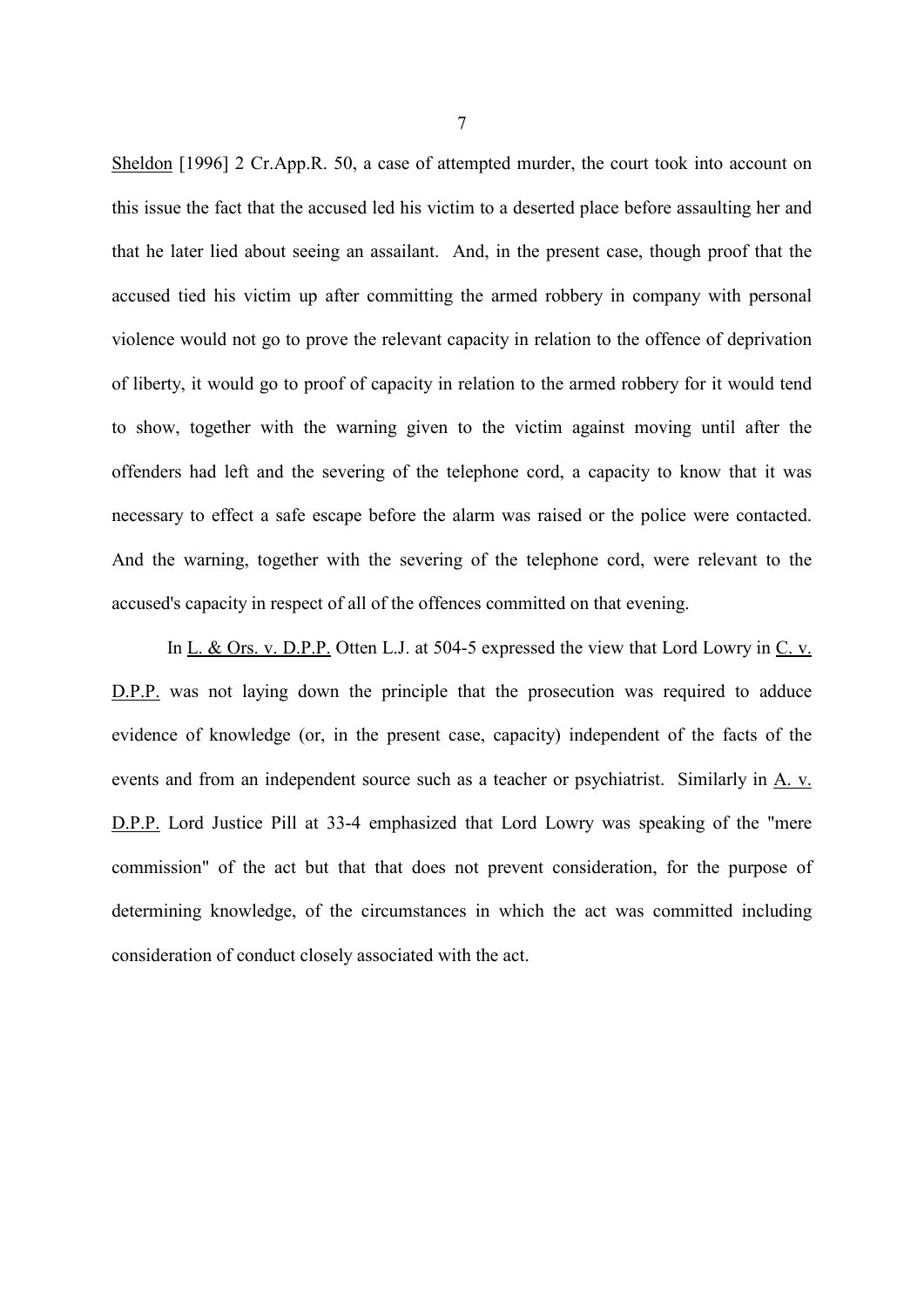This misunderstanding, in my view, led her Honour to the incorrect conclusion that evidence of the kind to which I have referred could not be considered in order to prove capacity.

I would therefore express my opinion with respect to paragraph 1A that evidence of surrounding circumstances including conduct closely associated with the act constituting the offence may be considered for the purpose of proving the relevant capacity in relation to that offence including where, as in the present case, that conduct may constitute the commission of another offence. Such conduct may include asserting a false alibi, rendering a victim incapable of identifying the accused or preventing a victim from summoning assistance during the commission of the offence. Although evidence of the accused's age alone cannot rebut the presumption made by s.29(2) of the Code, inferences capable of rebutting the presumption can be drawn from the accused's age when considered together with evidence of the accused's education or of the surrounding circumstances of the offence, or with observations of the accused's speech and demeanor.

There is no need to answer question 1B because it is answered by the answer to question 1A.

### Question 2

After noting that she had a discretion to allow the Crown to re-open its case to rebut the presumption arising from s.29(2) her Honour refused the request saying:

"In my view, the evidence sought to be called by the Crown in re-opening the case by way of evidence of prior convictions or prior dealings with police should not be admitted as it does not, as the Crown fairly concedes, amount to similar fact evidence. I, therefore, with regret, refuse the Crown application to re-open the case."

There is no doubt that the evidence sought to be admitted did not amount to similar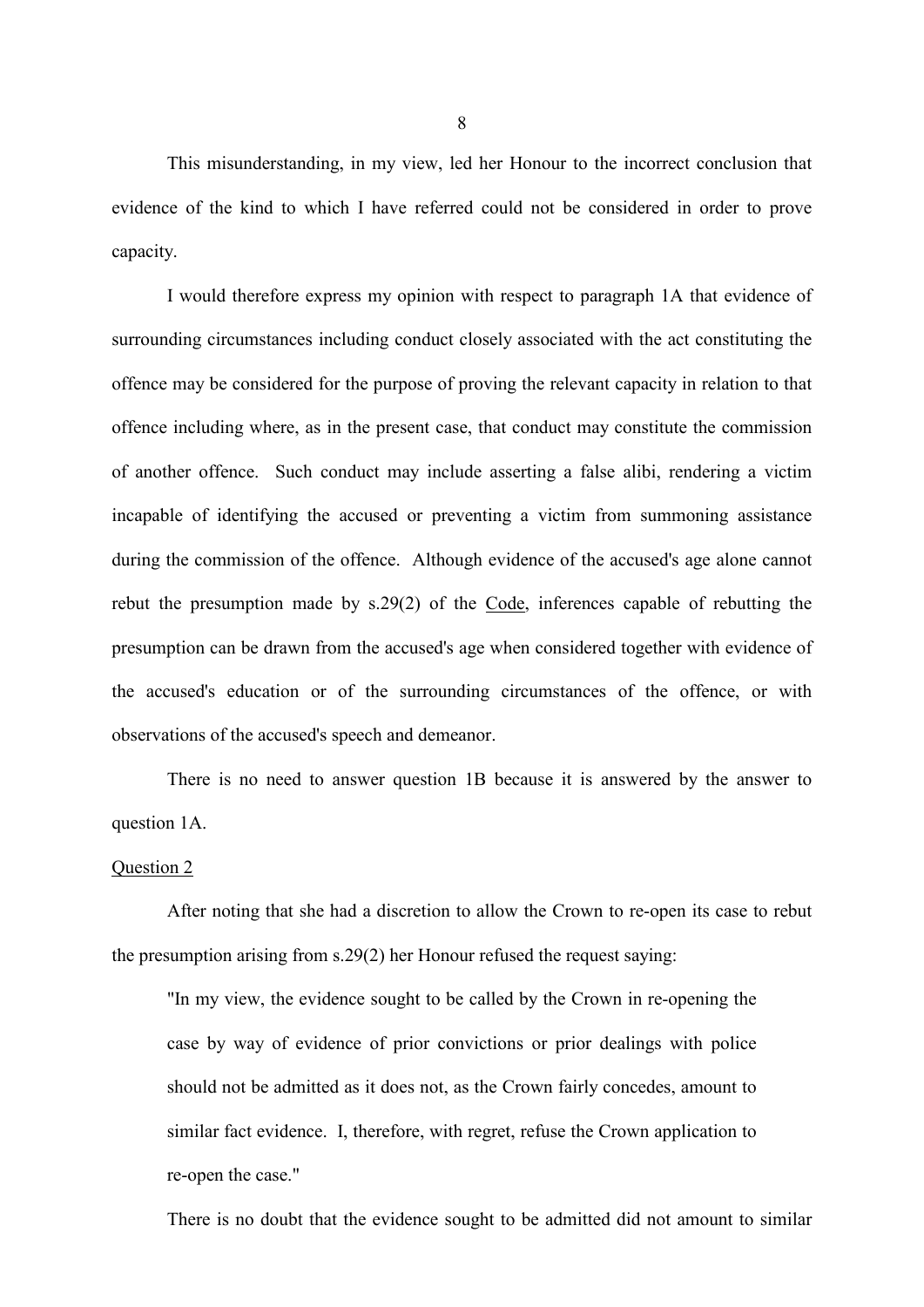fact evidence. It consisted of the following:

- (i) an interview with the police on 20 September 1993 in which F admitted to housebreaking and stealing on 15 May 1993;
- (ii) an interview with police on 9 June 1995 in which he admitted to trespass on school grounds on 18 February 1995;
- (iii) a plea of guilty of 11 September 1995 to the offences of insulting words and obstructing police on 9 September 1995;
- (iv) an interview with police on 12 March 1996 in which he admitted to wilful damage on 17 November 1995 and in which, when asked whether he knew what he was doing was wrong, he said: "Yeah, did not realise it at the time 'cause lost my temper";
- (v) a portion of the interview in relation to the offences the subject of the present charges, which had not been led because it related to the possession of cannabis, in which he admitted that he would not have smoked cannabis in the presence of his parents or police and said: "If my parents were there, Mum or Dad were there and I was smoking it in front of them, I'd get my arse kicked and if youse were there and I was smoking it in front of youse I'd be put in the back of a cop car".

None of this evidence sought to prove previous convictions though its effect would be equally prejudicial. Though the prejudicial effect of this evidence may be much the same as evidence of previous convictions, its probative value on the question of capacity, consisting as it does of admissions of the commission of offences and, in two cases, of knowledge that he ought not to have done the act, is likely to be greater than evidence of a conviction obtained after a trial on disputed facts.

In reaching the conclusion that she should not permit the Crown to re-open its case to adduce this evidence the learned trial Judge referred to some passages from the speech of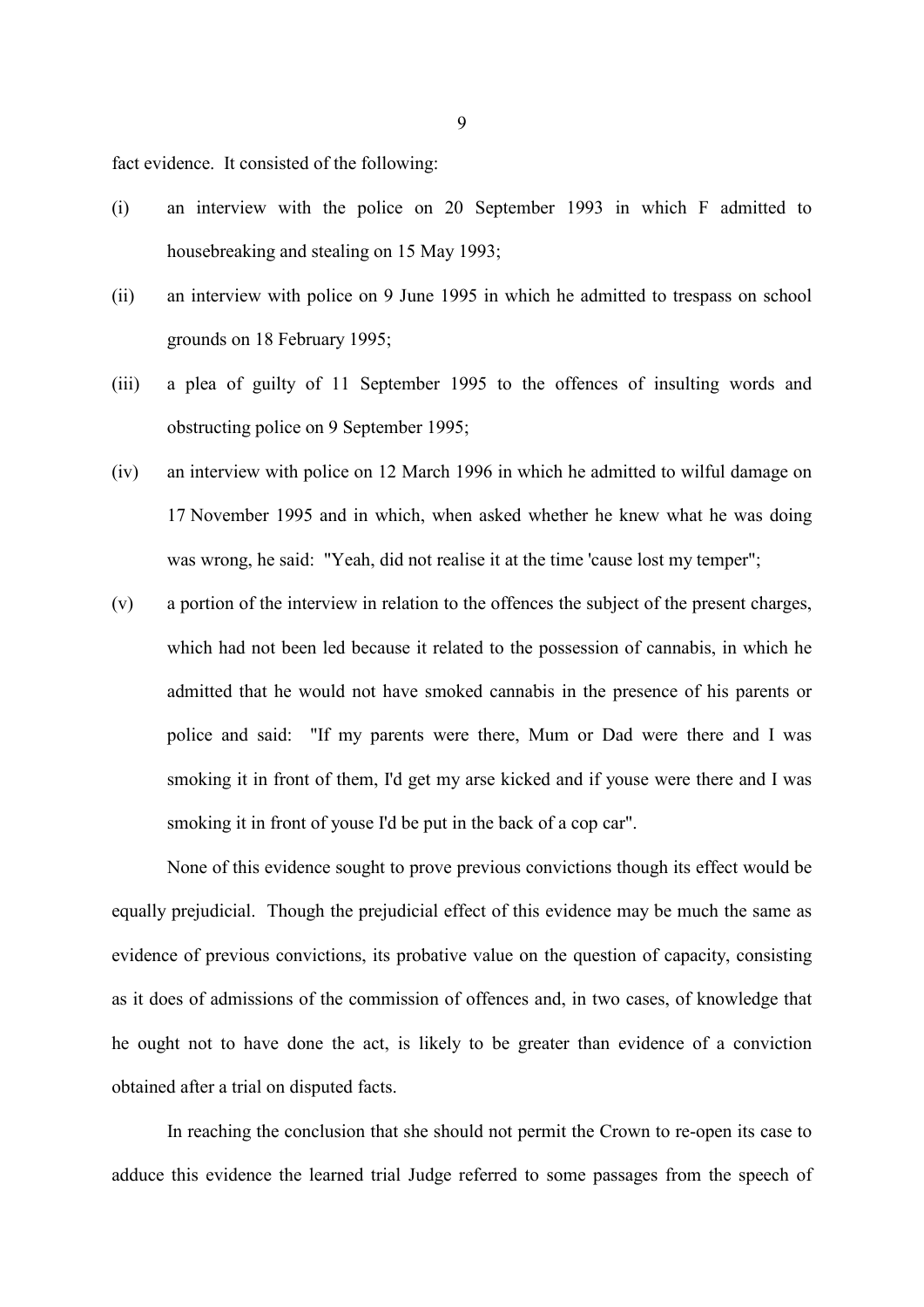Lord Lowry in C. v. D.P.P. which, in my view, are equally applicable to evidence of admissions of and pleas of guilty to prior offences as to evidence of convictions for such offences. After expressing the view that if "the primary facts are disputed, my own opinion is that ... a child defendant ought not to be put in a worse position than an adult by having evidence of his previous convictions admitted unless they can be admitted under a generally applicable principle" his Lordship went on at 35 to state more generally:

"But I do not think it right ... to admit non-similar fact evidence which would be inadmissible on issue 1 for the purpose of proving the prosecution's case on issue 2. If the prosecution's case must sometimes fail because some or all of the probative evidence cannot be given, that is not a unique situation and it must be borne with fortitude in the interests of fairness to the accused."

His Lordship seems to have had in mind, as the reason why evidence of previous convictions should not be admissible to prove, in that case, knowledge, was its prejudicial effect irrespective, it would seem, of its probative value on the question of knowledge. Her Honour's reference to those passages and to the fact that the evidence sought to be adduced was not similar fact evidence indicates that she reached her conclusion in reliance on the above views of Lord Lowry.

His Lordship's views on this question were not necessary for the conclusion which he reached and were not agreed in or commented on by any other of their Lordships each of whom wrote short separate judgments. Moreover in R. v. B. [1979] 1 W.L.R. 1185, referred to by Lord Lowry, the Court of Appeal held that a child's previous convictions were admissible in evidence to rebut the presumption. A similar approach to that taken by the Court of Appeal was taken by the Full Court of South Australia in R. v. M. (1977) 16 S.A.S.R. 589 and by the Court of Criminal Appeal in New South Wales in R. v. Harris, Kirby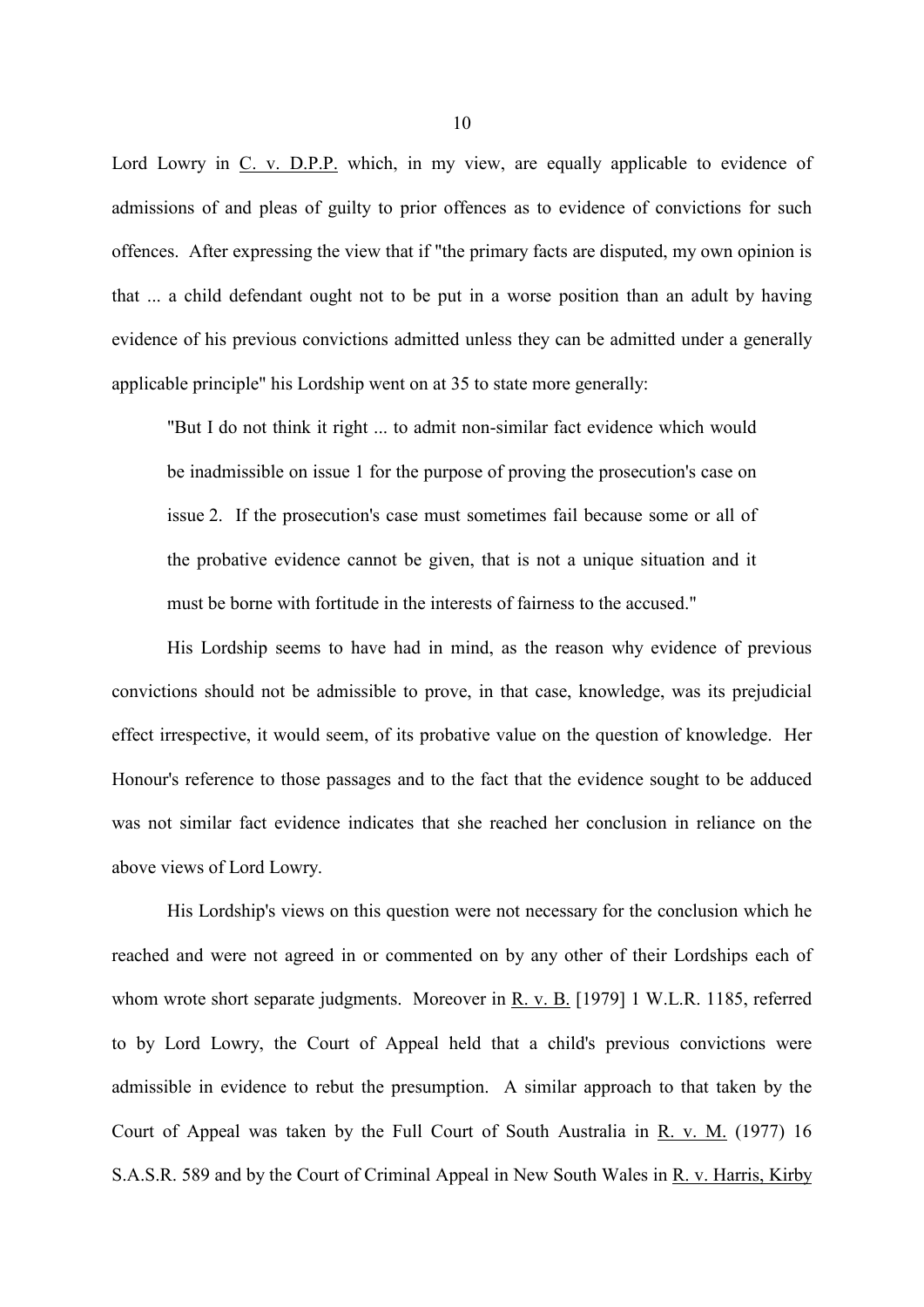and Johnson (unreported, 203, 202 and 204 of 1985, judgment delivered 18 July 1986). In

the first of those cases at 594 Bray C.J. said:

"The rule excluding evidence of past misbehaviour yields when that evidence is relevant to prove one or more of the elements of the crime in issue, and I think this was so relevant, or, rather, I think that evidence of his admissions during the course of his interrogations about his past crimes was so relevant, and that evidence could not be given without disclosing the commission of other crimes."

His Honour then went on to deal with the question whether the learned trial Judge was bound

to exclude the evidence in the exercise of her discretion and held that she was not.

In the second of them Street C.J. said at  $3<sup>2</sup>$ 

"It has been held that in rebutting that presumption the prosecution can range comparatively widely over the lifestyle of the young person, even indeed to proving the committing of prior offences by the child (R. v. B., R. v. A. [1979] 3 All E.R. 460). Whilst at first sight this may seem a little surprising, nevertheless when the overall policy of the law regarding the prosecution of children for crimes is considered it can be recognised that the element of paternalism that properly enters into that policy carries with it the legitimacy of considering factual material which would far exceed the subjective material admissible where prosecuting an adult offender who does not have the benefit of the presumption that is referred to in B. v. R., nor of the paternal approach that pervades the administration of the criminal law in the case of children."

Moreover in G. v. D.P.P. (unreported, Queen's Bench Division, 14 October 1997) a Divisional Court consisting of Brooke L.J. and Gage J. held that magistrates were correct in admitting against a male child of 12, charged with indecent assault of a female child, evidence of a previous incident in which the child had been punished for allegedly interfering with another young girl. It was common ground in that case that the evidence was not similar fact evidence or admissible on any ground other than knowledge. Nevertheless Gage J. with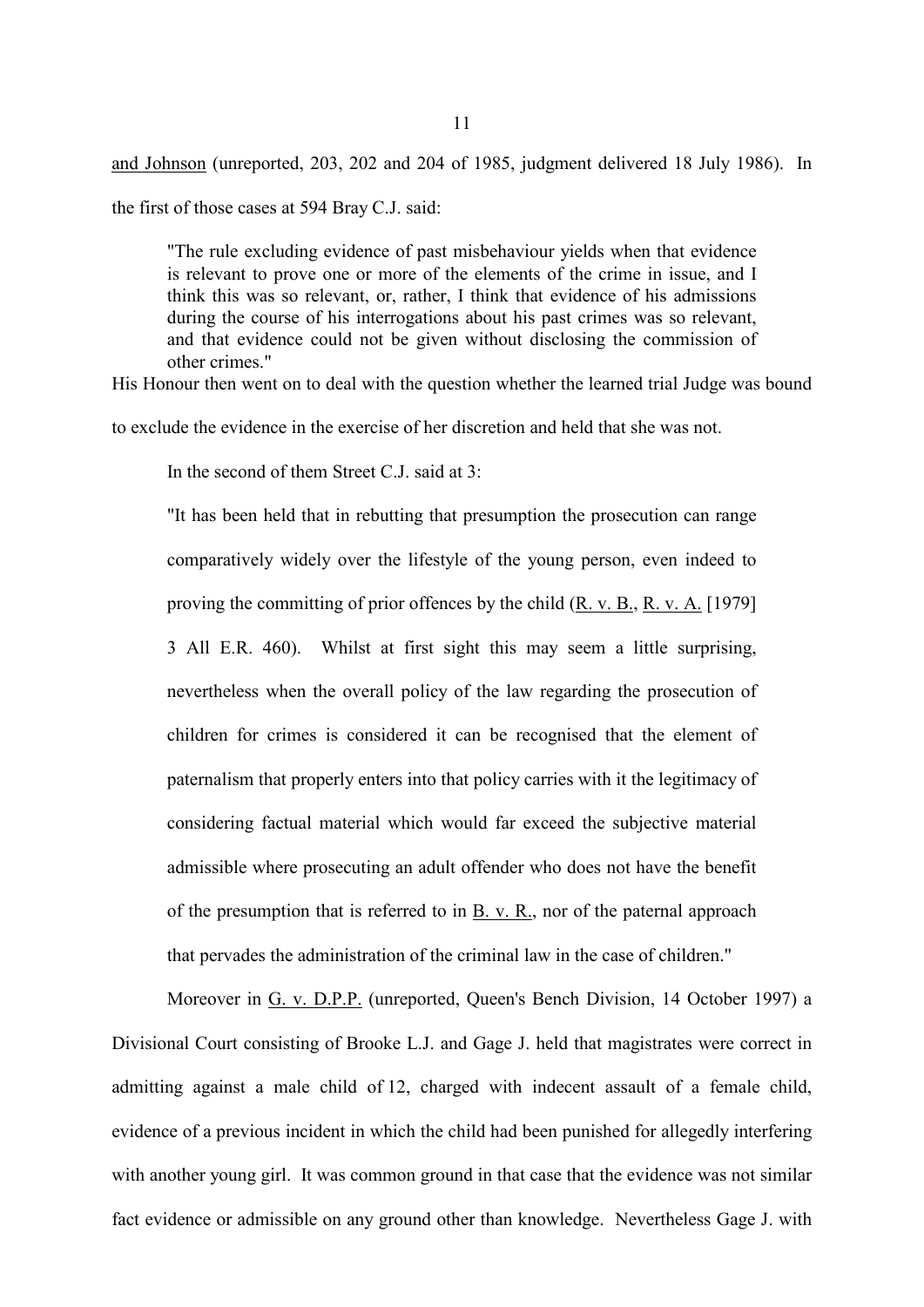whom Brooke L.J. agreed, distinguished the above dictum of Lord Lowry in the following terms:

"It is to be noted that this is a case where the Magistrates were admitting not evidence of criminal convictions but evidence of an allegation of an incident which we have been told the Appellant denied. The difference may be a fine one, but in my judgment, this was relevant evidence to show that it had been drawn to the Appellant's attention on a previous occasion that conduct such as this was serious conduct, and that it was evidence which showed that the Appellant would know thereafter that such conduct was wrong."

I mentioned earlier that the probative value of admissions is likely to be greater than evidence of a conviction obtained after a trial on disputed facts. But that was not relevant here where the facts were disputed and, in any event, Lord Lowry's dictum appears to require absolute exclusion of the evidence in a case such as this, irrespective of its probative value. So that, in purporting to distinguish Lord Lowry's dictum, the Divisional Court impliedly rejected it.

In my view the approach taken in these cases is correct. To adopt Lord Lowry's dictum in a case such as the present one would be to imply in s.29(2) limiting words which are unnecessary for its operation. I would therefore reject the application of that dictum to  $s.29(2)$ .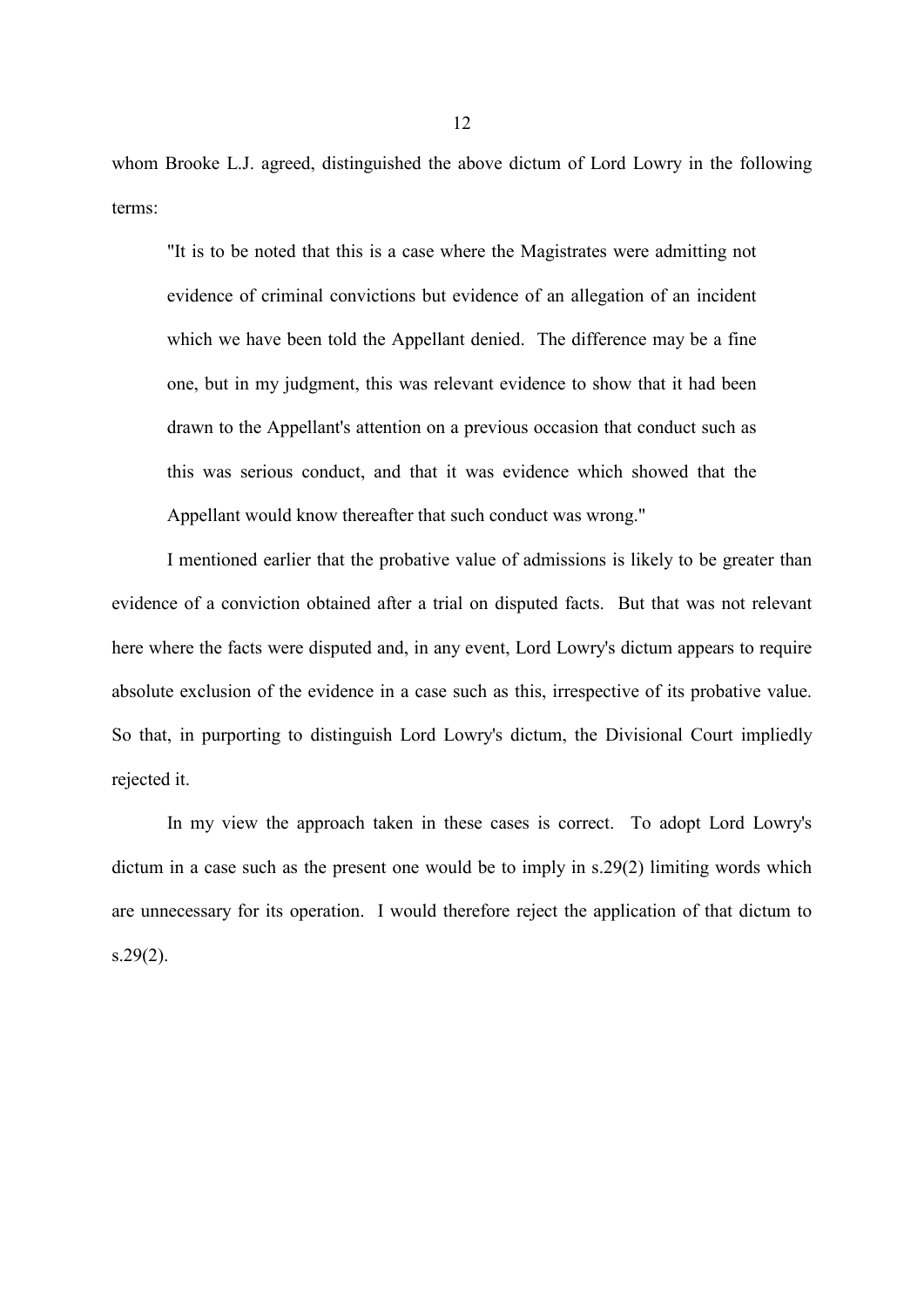No doubt evidence may always be excluded in a criminal trial where its prejudicial effect is likely to exceed its probative value. In such a case fairness to an accused may require its exclusion. But, for three reasons, that will rarely be the case where evidence of the kind sought to be adduced here is tendered to rebut the presumption under s.29(2). The first is that the evidence is highly probative, especially so in the case of the admissions that he knew that he ought not to have done the act. A second is that, in most cases of which this is one, having regard to the age of the accused and the nature of the offence, only slight evidence will be sufficient for that purpose and evidence of this kind may be either compelling or the only evidence of capacity. And a third reason is that, as we were informed by experienced counsel in this case, the course usually taken in such a case would be that the Crown would indicate to the defence, in the absence of the jury, its intention of adducing such evidence unless an admission of capacity were made; and any claim to the benefit of the presumption under s.29(2), could then be abandoned.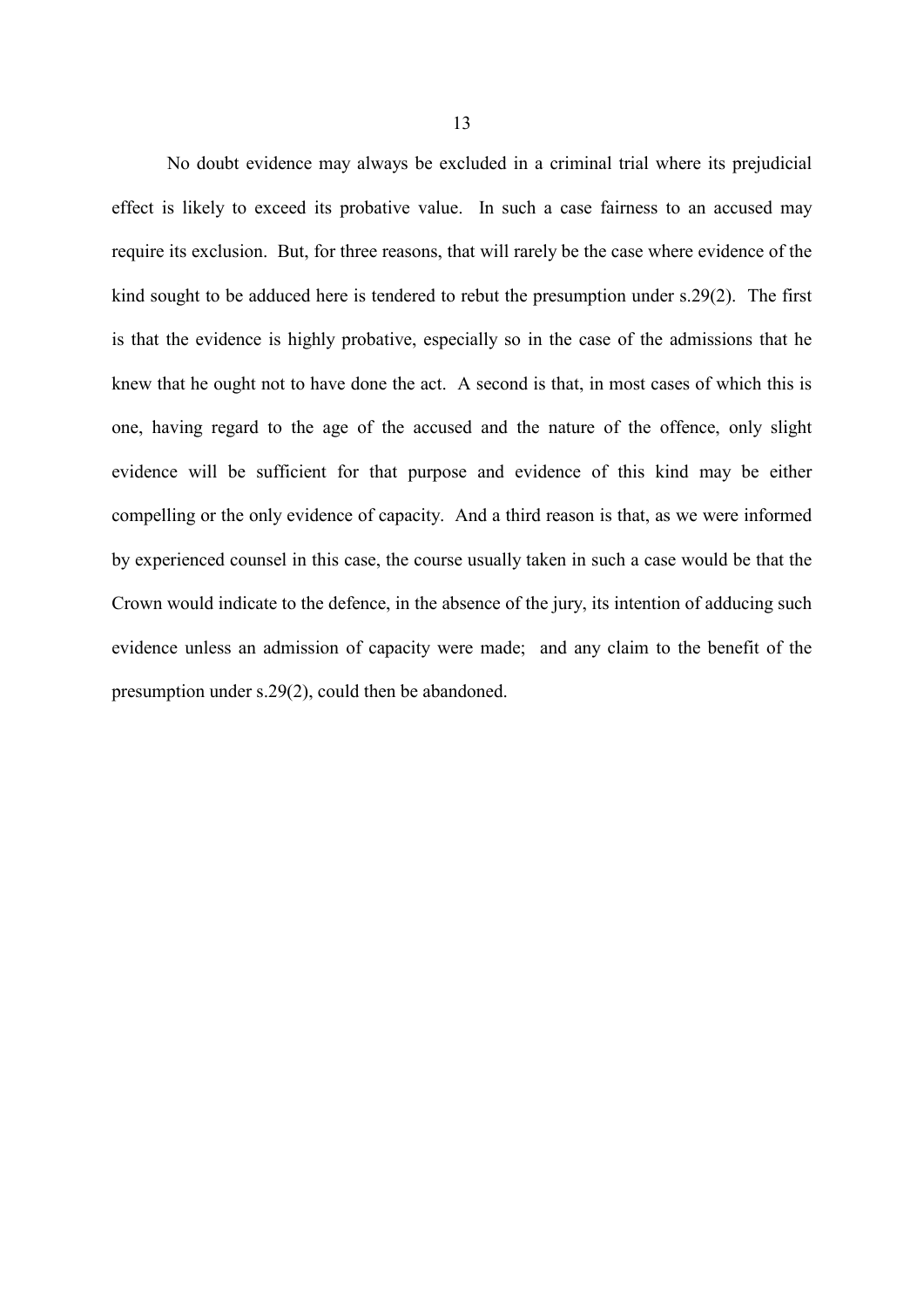In any event as I have said, her Honour did not purport to exclude the evidence in the exercise of that discretion. Rather, following the dictum of Lord Lowry, she said that such evidence should be excluded unless it is admissible "under a generally applicable principle".

I would therefore express my opinion with respect to paragraph 2 by saying that the Crown is permitted to negative the presumption by evidence of previous dealings by the accused with police of the kind sought to be proved here, and also of previous convictions if probative of capacity, even though the evidence of those dealings and convictions would not answer the description of similar fact evidence or be admissible on some other basis; but in some cases, which in my view will be rare, the court may exclude such evidence because its prejudicial effect will exceed its probative value.